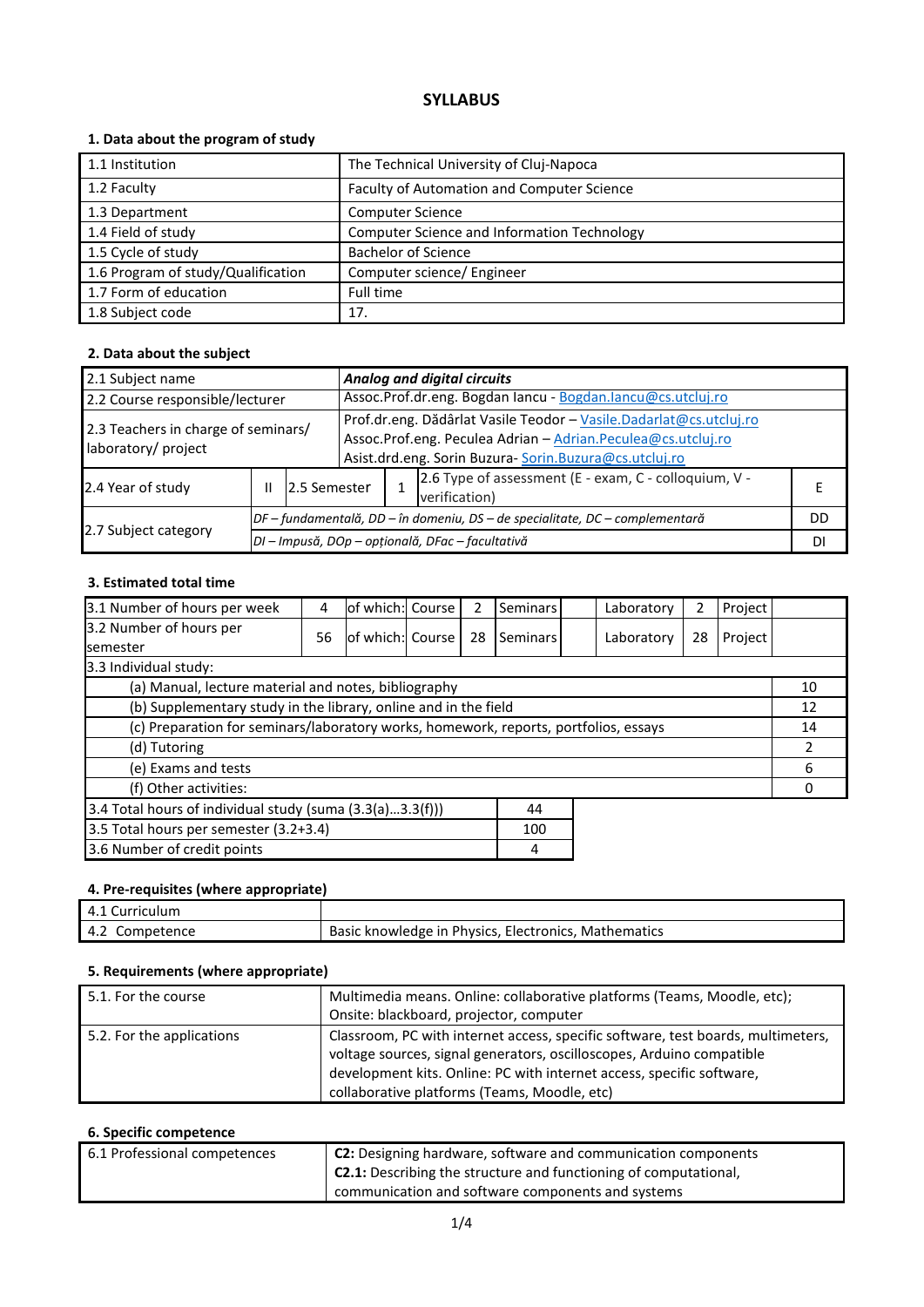|                       | C2.2: Explaining the role, interaction and functioning of hardware, software<br>and communication components                                                                                    |  |  |  |  |
|-----------------------|-------------------------------------------------------------------------------------------------------------------------------------------------------------------------------------------------|--|--|--|--|
|                       | <b>C2.3:</b> Building the hardware and software components of some computing<br>systems using algorithms, design methods, protocols, languages, data<br>structures, and technologies            |  |  |  |  |
|                       | <b>C2.4:</b> Evaluating the functional and non-functional characteristics of the<br>computing systems using specific metrics<br>C2.5: Implementing hardware, software and communication systems |  |  |  |  |
| 6.2 Cross competences | N/A                                                                                                                                                                                             |  |  |  |  |

## **7. Discipline objective (as results from the** *key competences gained***)**

| 7.1 General objective   | Teamwork, understanding of basic digital electronics principles<br>The main objective is to provide specific information and to prepare students<br>for projects using discrete electronic devices and analog and digital integrated<br>circuits. Thus, ADC will offer students the capacity to analyse, design and<br>implement electronic systems                                                                                                                                                                       |
|-------------------------|---------------------------------------------------------------------------------------------------------------------------------------------------------------------------------------------------------------------------------------------------------------------------------------------------------------------------------------------------------------------------------------------------------------------------------------------------------------------------------------------------------------------------|
| 7.2 Specific objectives | Each student able to understand the functionality for the main circuits from a<br>motherboard<br>Theoretical knowledge on discrete electronic devices<br>Skills in designing and implementing devices using discrete electronic devices<br>Theoretical knowledge on analog integrated circuits<br>Skills in designing and implementing devices using analog integrated circuits<br>Theoretical knowledge on digital integrated circuits<br>Skills in designing and implementing devices using digital integrated circuits |

### **8. Contents**

 $\mathbf l$ 

| 8.1 Lectures                                                                                                                                                                      | Hours          | Teaching methods                                       | <b>Notes</b> |
|-----------------------------------------------------------------------------------------------------------------------------------------------------------------------------------|----------------|--------------------------------------------------------|--------------|
| Introduction. Electrical signals, passive devices, linear circuits<br>behavior at elementary signals application.                                                                 | $\overline{2}$ |                                                        |              |
| Semiconductor devices (I). Semiconductor, Schottky, Zener and<br>light emitting diode.                                                                                            | $\overline{2}$ |                                                        |              |
| Semiconductor devices (II). Bipolar and field effect transistor.                                                                                                                  | $\overline{2}$ |                                                        |              |
| Operational amplifiers. Characteristics, circuits with operational<br>amplifiers with negative feedback.                                                                          | $\overline{2}$ |                                                        |              |
| DC power supplies. Rectifiers, filters. Parametric, feedback and<br>integrated voltage regulators. Oscillators. Positive feedback,<br>oscillator circuits.                        | $\overline{2}$ |                                                        |              |
| Integrated logic circuit parameters. Static transfer characteristics,<br>noise margins, fan-in and fan-out, propagation time, power<br>dissipation.                               | $\overline{2}$ | <b>Oral Presentations</b><br>using multimedia<br>means |              |
| Integrated logic circuit families (I). TTL integrated logic circuits.                                                                                                             | $\overline{2}$ | Q & A Interactive                                      |              |
| Integrated logic circuit families (II). NMOS, CMOS and HCT<br>integrated logic circuits.                                                                                          | $\overline{2}$ | teaching<br>Online: collaborative<br>platforms (Teams, |              |
| Bus building with logic circuits. Open collector and three state<br>integrated logic circuits, connecting circuits to buses, transfer<br>between registers and three state logic. | $\overline{2}$ | Moodle, Skype, etc)                                    |              |
| Positive feedback circuits (I). Schmitt trigger and flip-flop circuits.                                                                                                           | $\overline{2}$ |                                                        |              |
| Positive feedback circuits (II). Monostable and astable circuits.                                                                                                                 | $\overline{2}$ |                                                        |              |
| Semiconductor memories. Volatile and non-volatile semiconductor<br>memories.                                                                                                      | $\overline{2}$ |                                                        |              |
| Converters. Sampling, signal quantization, analog to digital and<br>digital to analog converters.                                                                                 | 2              |                                                        |              |
| Microcontrollers. Architecture, memory addressing, interrupt and<br>timer system, serial communication.                                                                           | 2              |                                                        |              |
| Bibliography                                                                                                                                                                      |                |                                                        |              |

1. Vasile Teodor Dadarlat, Adrian Peculea, "Circuite analogice si numerice", Ed. U.T.PRES, Cluj-Napoca, 2006, ISBN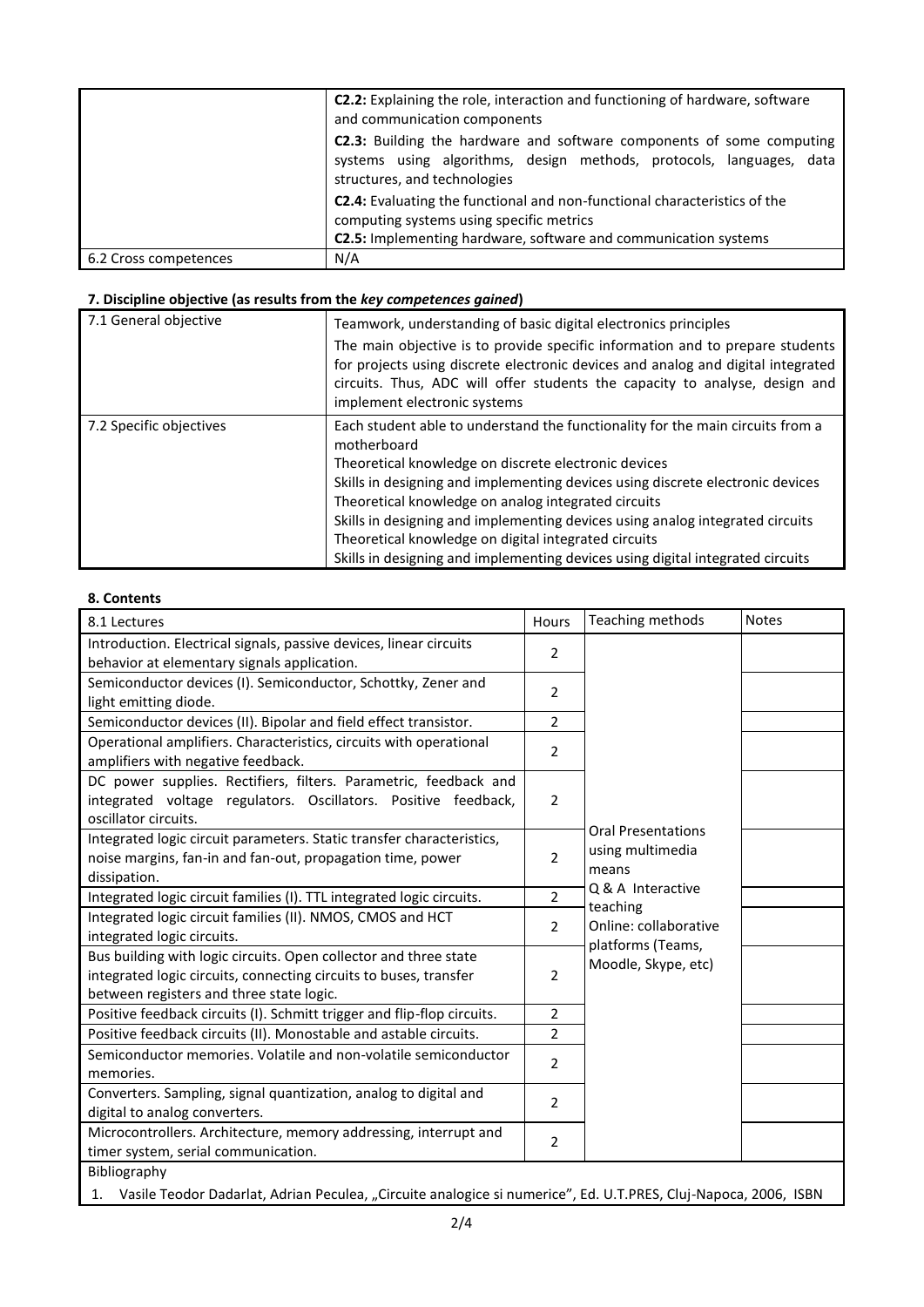| (10) 973-662-243-6 ISBN (13) 978-973-662-243-4.              |                          |                                            |              |
|--------------------------------------------------------------|--------------------------|--------------------------------------------|--------------|
| 8.2 Applications - Seminars/Laboratory/Project               | <b>Hours</b>             | Teaching methods                           | <b>Notes</b> |
| Electrical signals and liner circuits.                       | 2                        |                                            |              |
| Semiconductor, Schottky, Zener and light emitting diode.     | $\mathfrak{p}$           |                                            |              |
| Bipolar and field effect transistor.                         | $\mathfrak{p}$           | <b>Practical exercises</b>                 |              |
| Circuits with passive and semiconductor devices.             | $\mathfrak{p}$           | Brief presentation of                      |              |
| Circuits with operational amplifiers with negative feedback. | 2                        | possible solutions                         |              |
| Rectifiers, filters and regulators.                          | $\mathfrak{p}$           | Self testing                               |              |
| Oscillator circuits.                                         | $\overline{2}$           | programmes. Q & A<br>Online: collaborative |              |
| Bipolar integrated logic circuits.                           | 2                        | platforms (Teams,                          |              |
| MOS integrated logic circuits.                               | 2                        | Moodle, etc),                              |              |
| Open collector integrated logic circuits.                    | 2                        | simulation software,                       |              |
| Three state integrated logic circuits.                       | 2                        | Q & A                                      |              |
| Schmitt trigger circuits.                                    | 2                        |                                            |              |
| Multivibrator circuits.                                      | $\overline{\phantom{a}}$ |                                            |              |
| Laboratory test                                              | $\overline{2}$           |                                            |              |
| Bibliography                                                 |                          |                                            |              |

1. Slides for Analog an digital circuits courses + sets of problems and applications for individual study at [ftp://ftp.utcluj.ro/pub/users/dadarlat/circ\\_analognumeric-calc](ftp://ftp.utcluj.ro/pub/users/dadarlat/circ_analognumeric-calc) 

- 2. <https://moodle.cs.utcluj.ro/>
- 3. Adrian Peculea, Bogdan Iancu, Vasile Dadarlat, Sorin Buzura, "Analog and digital Circuits.Practical applications", ISBN 978-606-737-459-9, U.T. Press Cluj-Napoca, 2020

*\* Se vor preciza, după caz: tematica seminariilor, lucrările de laborator, tematica și etapele proiectului.*

### **9. Bridging course contents with the expectations of the representatives of the community, professional associations and employers in the field**

Course content is kept state of the art by using latest technologies and devices available on the market. The discipline is important for design using discrete electronic devices, and analog and digital integrated circuits. The content of the discipline was discussed with important actors in this field, both academic and industrial, from Romania, Europe and the USA. Discipline was evaluated and certified by ARACIS.

### **10. Evaluation**

| Activity type                                                                                                 | Assessment criteria                                                                                                              | Assessment methods                                                                         | Weight in the<br>final grade |  |  |  |
|---------------------------------------------------------------------------------------------------------------|----------------------------------------------------------------------------------------------------------------------------------|--------------------------------------------------------------------------------------------|------------------------------|--|--|--|
| Course                                                                                                        | Interactivity and initial preparation,<br>attendance, activity during classes,<br>intermediary and final written<br>examinations | Written and / or oral exam, onsite<br>or online                                            | 60%                          |  |  |  |
| Seminar                                                                                                       |                                                                                                                                  |                                                                                            |                              |  |  |  |
| Laboratory                                                                                                    | Quality of practical work, ability to solve<br>problems specific to the field attendance,<br>activity during classes             | Continuous assessment, final<br>colloquium/test written and / or<br>oral, onsite or online | 40%                          |  |  |  |
| Project                                                                                                       |                                                                                                                                  |                                                                                            |                              |  |  |  |
| Minimum standard of performance:                                                                              |                                                                                                                                  |                                                                                            |                              |  |  |  |
| Crede coloulus, 400/ leherster ; ; COO/ final sugar (2000 midters sugar ; 400/ leherster ; ; 2000 final sugar |                                                                                                                                  |                                                                                            |                              |  |  |  |

Grade calculus: 40% laboratory + 60% final exam / 30% midterm exam + 40% laboratory + 30% final exam Conditions for participating in the final exam: Laboratory  $\geq 5$ 

Conditions for promotion: grade ≥ 5